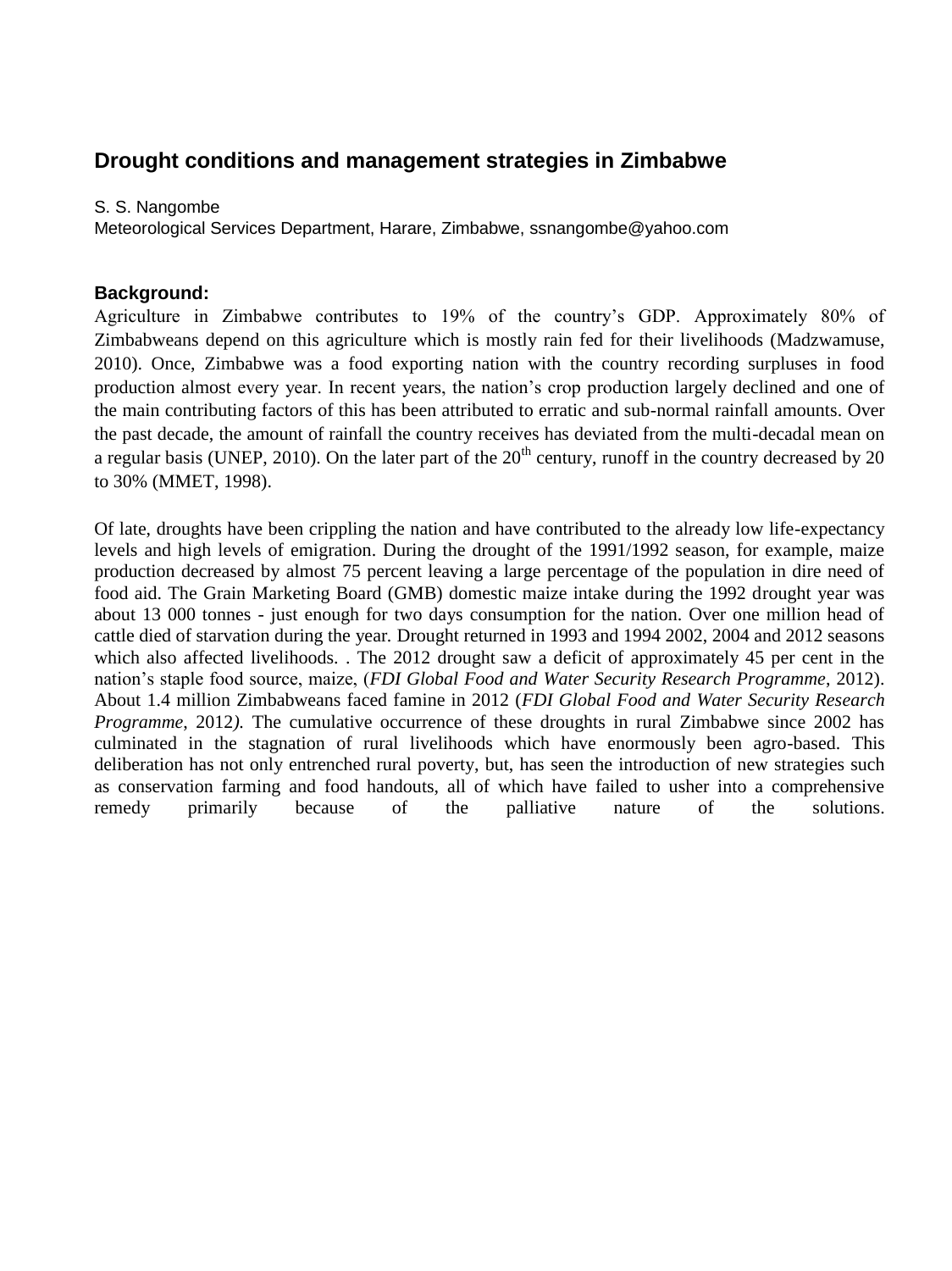| Grade               | Extreme       | Severe                    | Mild drought                                                                                         |
|---------------------|---------------|---------------------------|------------------------------------------------------------------------------------------------------|
|                     | Drought       | drought                   |                                                                                                      |
| Flood/Drought years | 1983,<br>1992 | 1968, 1973,<br>1982, 2004 | 1951, 1960, 1964, 1965, 1970, 1984, 1987,<br>1991, 1995, 2002, 2003, 2005, 2007, 2008,<br>2009, 2010 |
| Total               |               |                           | 16                                                                                                   |
|                     | 3.3%          | $6.7\%$                   | 26.7%                                                                                                |

**Table 1: Droughts in Zimbabwe between 1950 and 2013**

Although the bulk of the drought years were mild drought, this also had an effect on the people's livelihoods, especially in rural areas.



**Fig 1: Time series showing the extreme rainfall years in Zimbabwe** 

The last two decade 1990-2000 and 2000-2010 shown in figure 1 had more years in the drought category than other decades.

## **Drought monitoring and early warning systems**:

Drought monitoring in Zimbabwe is carried out by two main ministries, the Ministry of Environment, Water and Climate through the Meteorological Services Department (MSD) and ministry of Agriculture through Agriculture Research and Extension Services (AGRITEX). The roles and responsibilities of the two organizations include systematic observation and monitoring of hydro-meteorological parameters; provision and publication of information, forecasts, products and services related to weather and climate. Also these departments are responsible for the supply of data related to drought-relevant parameters, indices and indicators. The early warning system for drought in Zimbabwe at the national level is not very effective if not nonexistent. This is the most overlooked area since so far there is no substantial establishment of a visible structure to that effect, yet it is the starting point for drought preparedness. It follows that if there are effective monitoring and drought forecasting, then adaptive capacity can be enhanced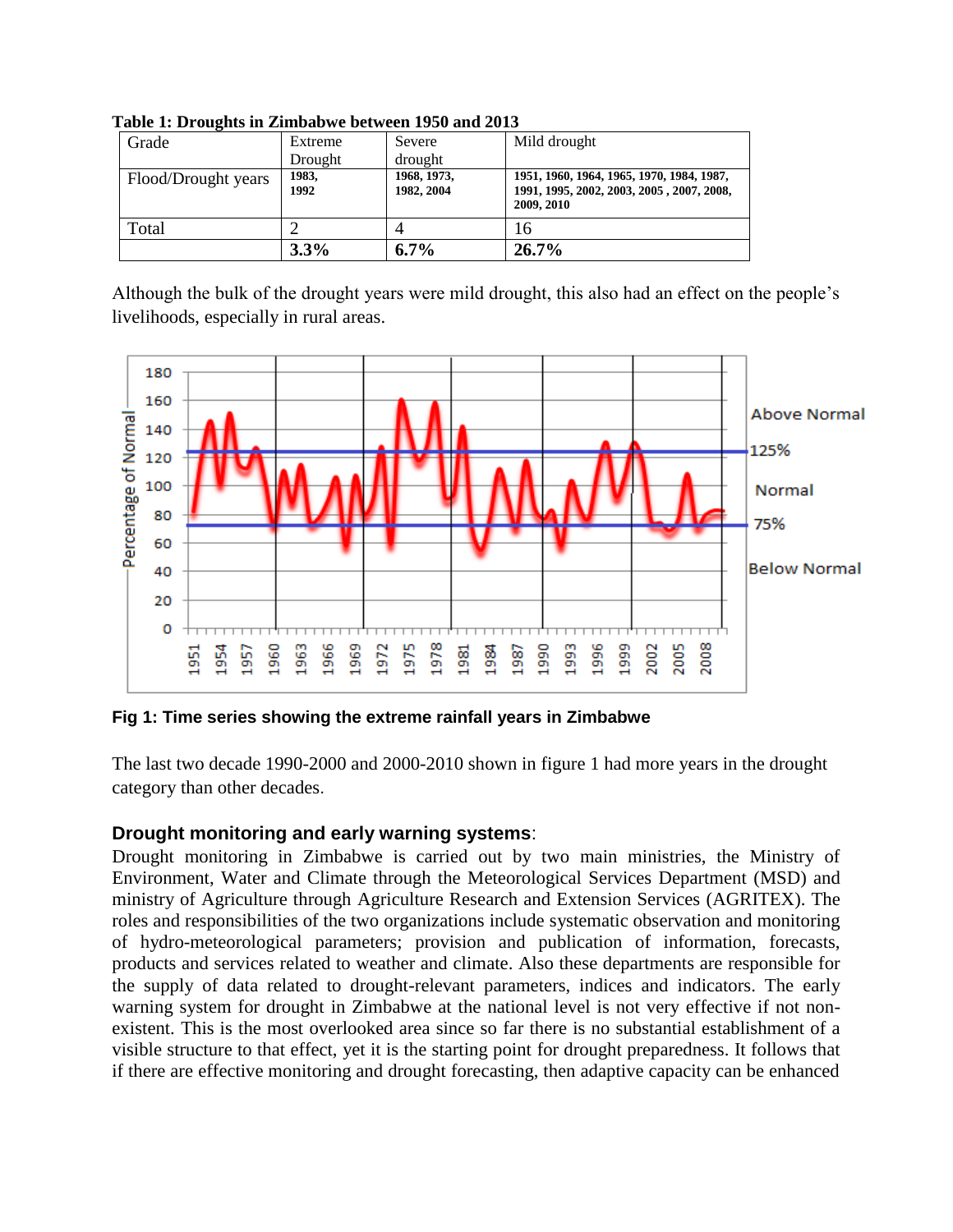hence the management program becomes proactive rather than reactive. It was only on paper but has not been put into practice.

The Meteorological Services Department provides early warnings to the people for drought from the time it starts disseminating the seasonal forecast. The seasonal forecast is generated by southern Africa regional climate experts together through the regional forum called the Southern Africa Regional Climate Outlook Forum and disseminated in August prior to the rainfall season. Each member state then downscale the regional forecast to their national level. Then the drought status is monitored as a continual process as the season progress hence this can pick out the intraseasonal droughts that may have been missed by the seasonal forecast. The MSD uses the Standardised Precipitation Index which qualifies the severity of droughts in drought monitoring. AGRITEX also does drought monitoring by going further into getting the water requirement for the crops and livestock through the use of temperature, soil quality, evapotranspiration and rainfall. They mainly use the Water Requirement Satisfaction Index (WRSI) in drought monitoring. It is these two institutions who will advise the government on the country's drought status and also are both members of the Zimbabwe's National Early Warning Unit (NEWU) which makes coordination and dissemination of information efficient.

## **Vulnerability assessment**:

Zimbabwe's drought vulnerability situation is represented every year through the Zimbabwe Vulnerability Assessment (ZIMVAC) report which outlines the vulnerability areas and groups. Droughts have been by far the most significant threat to Zimbabwe compared to other natural disasters with huge economic, environmental and social costs. Agriculture (crop, livestock forestry and fishery), depends heavily on water hence if sub-normal rainfall is received, it may consequently lead to loss in crop yields or livestock production and increase in insect infestations, wind erosion or forest fires which all have serious negative effects on the national economy.

The agricultural sector is usually the first one to be affected by droughts, given its dependence on soil and water, which can be rapidly depleted during extended dry periods. The approximately 80% of the total population which depends on agriculture in Zimbabwe are the ones most susceptible to shocks from drought occurrences. More than half of the population live in rural areas where the general quality of living is low and are less prepared to deal with problems brought about by droughts. Moreover, it's the children and woman who are most affected as compared to men whom most work in towns. Prolonged dry spells and/or droughts affect other sectors relying on alternative water. Sectors using surface water like lakes and dams and subsurface water are usually the last ones affected. The dryness of the environment due to droughts will also substantially increase the risk of forest fires which compromises the safety of both human and wildlife populations especially in the rural areas again where they are less prepared to deal with such disasters.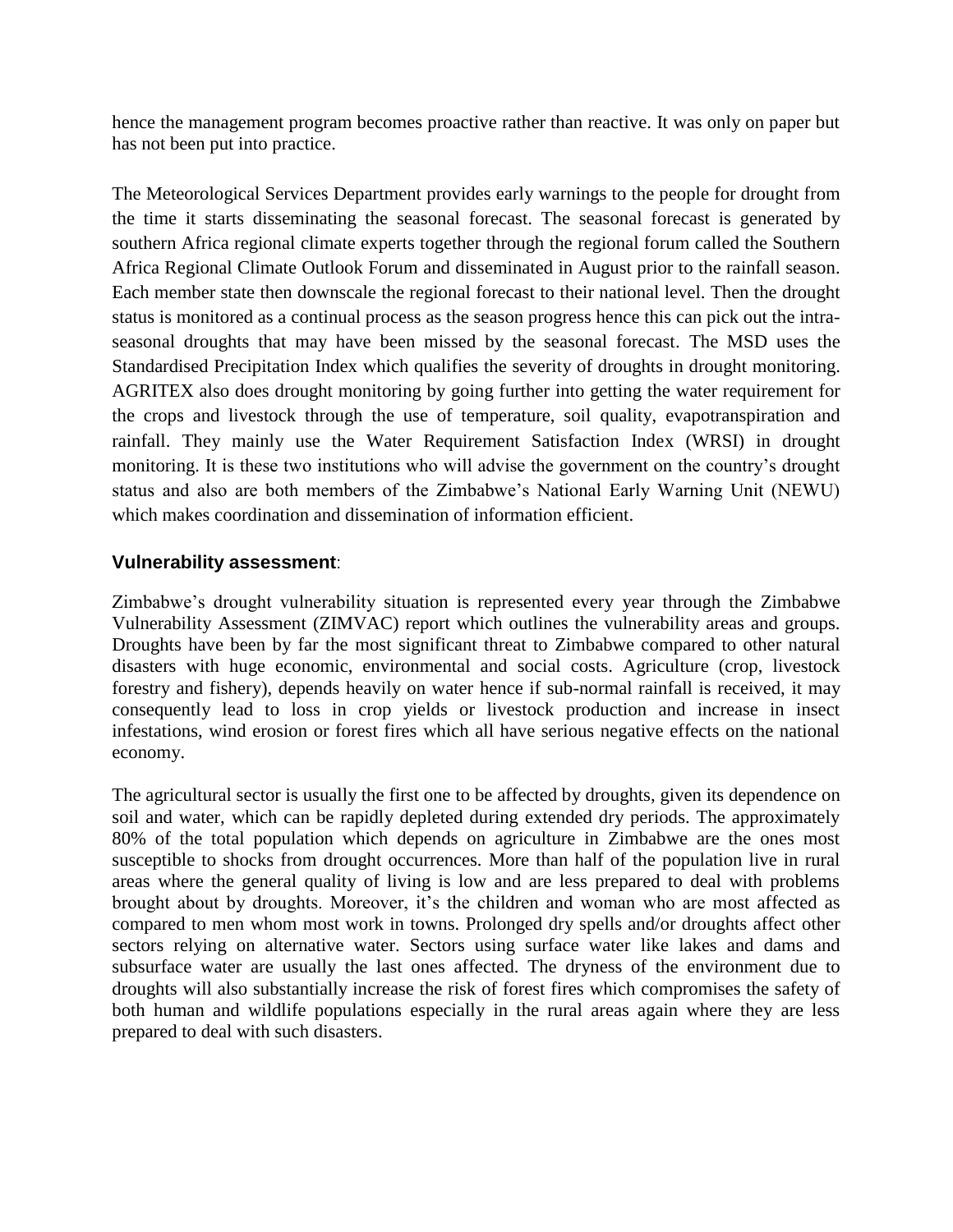## **Emergency relief and drought response**:

The Rural District Council (RDC) in some communities in Zimbabwe has through negotiations and partnership with NGOs such as CARE Zimbabwe and the World Food Program engaged the local government to use Grain Marketing Board storage facilities for the grain stocks. The importance of a grain reserve stock in case of moderate to severe drought is very important for drought response preparation. The proposed reserve stock would serve as relief in the case of occurrence of drought. Such a minimum reserve stocks policy would avoid delayed importation, since the responsibility for this exercise and provision of funds will lie in the hands of the RDC through the Local Government. Also the government's initiated District Development Fund also was given the responsibility to erect boreholes in drought prone rural communities. These boreholes have assisted the people and livestock in providing water whenever droughts hit. However, it was noted that if the drought is prolonged, this has a tendency of also drying up the boreholes in these areas.

Furthermore, development partners (NGOs) come in to support government through implementing projects that address drought extreme conditions by providing food aid and water to different affected communities. Livestock are also extremely affected by droughts especially those of long duration. The Vet Field Services Department also works in collaboration with FAO in providing supplementary feeds for livestock in affected areas. However, the government of Zimbabwe has the major role in emergency relief and drought response with the Ministry of Agriculture taking the leading role. Development partners (NGOs) come in only to support government through implementing projects that address the extreme conditions such as these droughts by providing food aid to different communities

## **Practices to alleviate drought impacts:**

Chipindu (2008) confirms that conservation is not only an essential aspect of development, but drought management too. Alternative energy sources such as jelly oil, paraffin and solar were being distributed to households in the community on condition that they were willing to participate in the drought management program. Again, livestock that are ecologically viable and provide tillage such as donkeys and goats were promoted. Moreover, people were encouraged to use organic manure as fertilizer rather than relying of inorganic fertilizers which have negative implication for the productive capacity of the soil. This is complemented by the technocratic approach to disaster management which recommends that disaster management efforts should be proactive based rather than being reactionary. It follows that, if drought management follows this recommendation, it would be easy to cope with through the community's mitigation efforts in their adoption of conservation practices.

The following practices are encouraged especially in severe drought prone areas:

- -Conservation agriculture
- -Climate Change Adaptation projects (Bee keeping, livestock, etc)
- -Promotion of small grain drought tolerant crops
- -Promotion of short season varieties
- -Water harvesting techniques
- -Irrigation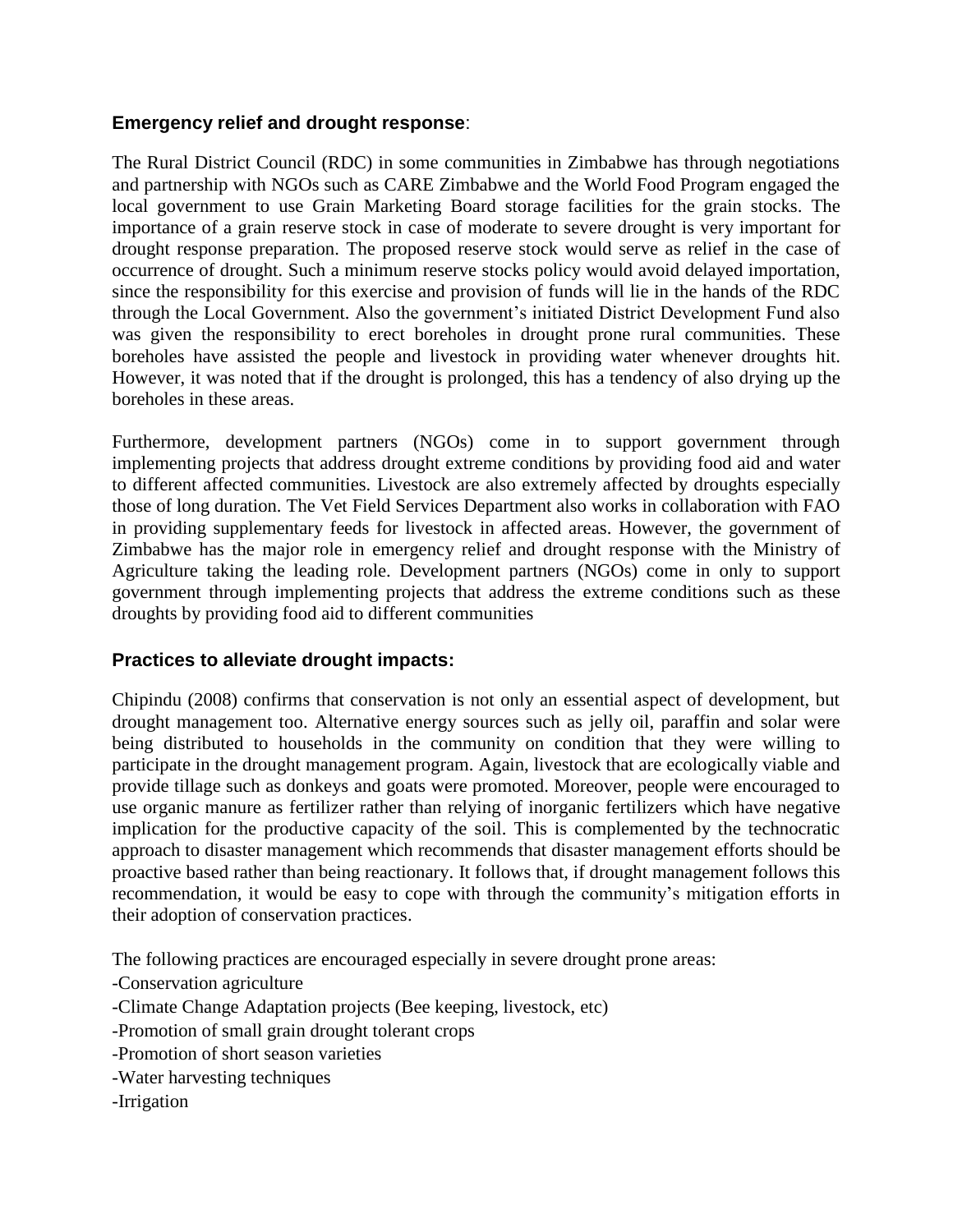Farmers, especially communal small holder farmers through AGRITEX are advised not only to rely on indigenous knowledge on seasonal forecast but to in-cooperate more the scientific seasonal forecast issued by MSD. Other scientists argue that the indigenous indicators, such as the physiological behavior of trees, behavior of frogs and sounds of birds, are related to the response of certain animals and plants to the already prevailing weather stimuli, rather than the coming season.

## **The need for knowledge and skills on drought management**:

Studies in Zimbabwe are indicating that smallholder farmers are increasingly concerned about unfamiliar climate dynamics, including uncertainty about planting, loss of crops and damage to infrastructure (Zvigadza et al, 2010). The same farmers highlight the lack of access to weather trends and climate data. There is need for the MSD to embark on nationwide awareness campaign to conscientise farmers on how to use weather and climate products and also where to get this information. In the past, drought relief programmes have suffered from four major shortcomings. First, there has been no adequate definition of drought so that drought declaration has been determined by practical experience and observation rather than a scientific process. This has resulted in frequent national drought declarations, and extensive relief programmes, when only part of the country has been affected. Second, the Government has borne the responsibility for risk management and has financed and delivered substantial relief programmes during drought. This has discouraged farmers from adopting risk minimizing farming practices. Third, a number of drought programmes, like the fodder subsidy, have led to unsustainable farming practices. Finally, vulnerable group food distribution programmes during drought have been inefficient, poorly targeted, and of limited impact in ensuring household food security (Chitongo, 2013).

Several Studies have been done in Zimbabwe's communal areas. For example, (1) Coping with drought and Climate Change (Unganai); (2) Building Adaptive Capacity to Cope with Increasing Vulnerability due to Climate Change (ICRISAT) and many others show a lack of capacity and leadership in local government around climate change adaptation. Strong local institutions are a critical success factor for adaptation. Environmental change is dynamic, so new challenges will always be emerging. These challenges require well-resourced institutions. The pressing need is to establish a drought early warning system at national and local level. Furthermore, the country would highly benefit from the following:

- Upgrading and modernizing the hydro-meteorological observation networks, data management and forecasting system as well as supporting sustainable organizational, human and technical resources to maintain and operate them;
- Training in drought vulnerability and risk assessment;
- Enhancing the cooperation and networking between various hydro-agro-meteorological sectors, different stakeholders and end-users of this data, services and early warnings;
- Strengthening the capabilities for drought preparedness and management, including contingency plans at local and national level; and
- Developing sustainable irrigation systems.